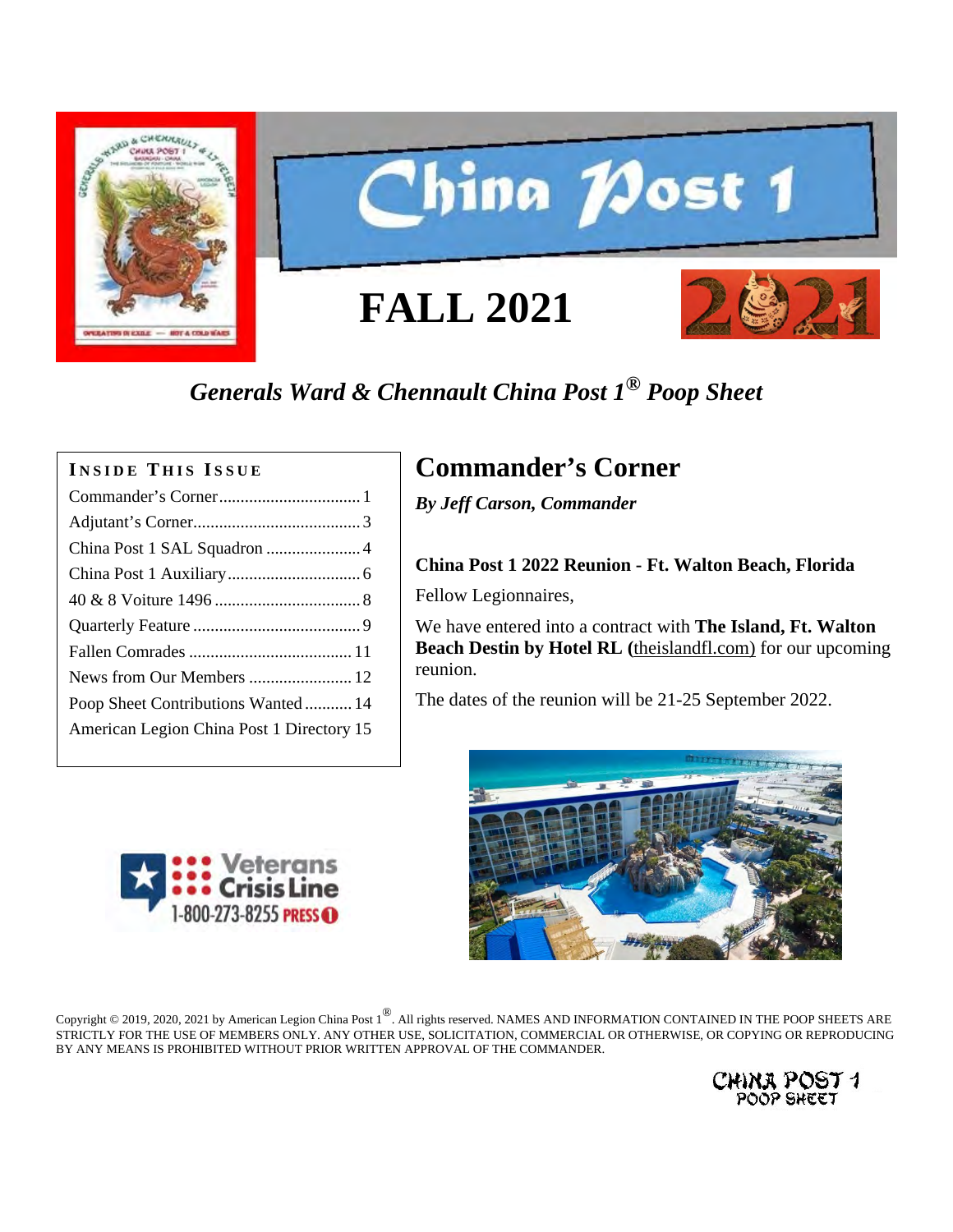The rooms are as follows:

| Wednesday, 9/21 | Gulf Front with two queen beds  | \$205.00 | $$229.60$ with tax | 8 rooms available  |
|-----------------|---------------------------------|----------|--------------------|--------------------|
|                 | Poolside with two queen beds    | \$185.00 | $$209.20$ with tax | 10 rooms available |
| Through $-9/25$ | Guest room with two double beds | \$165.00 | $$184.80$ with tax | 35 rooms available |

## *Reservations May Be Made by Calling (850) 337-9194 Reference # AMER0915*.

All reservations must be accompanied by a first night room deposit with a major credit card by 15 August 2022. The cutoff date for reservations is 15 August 2022.

Resort fees are waived. Parking and Wi-Fi are complimentary.

It is the member's responsibility to make your own reservation with the hotel and to provide your credit card information.

### **Registration, Hospitality Suite, and Banquet**

The hotel is providing a special banquet menu pricing at \$60.00 per person.

The meal options will be:

Pork Loin with pineapple sauce or Red Snapper,

Rice and Beans, Mixed Vegetables, Salad, Rolls, Key Lime Pie, Coffee, and Tea.

### **Reunion registration will be \$50.00 & Hospitality room will be \$15.00**

This should offset most of the reunion costs. Donations are always appreciated! This will ensure better control over the reunion costs without excessive fees to other vendors

### **Reunion forms will be available on the website at a later date.**

Mail checks to the Adjutant, Terry Parker, at the following address:

Terry Parker, Adjutant 1528 Santa Lucia Drive North Las Vegas, NV 89031

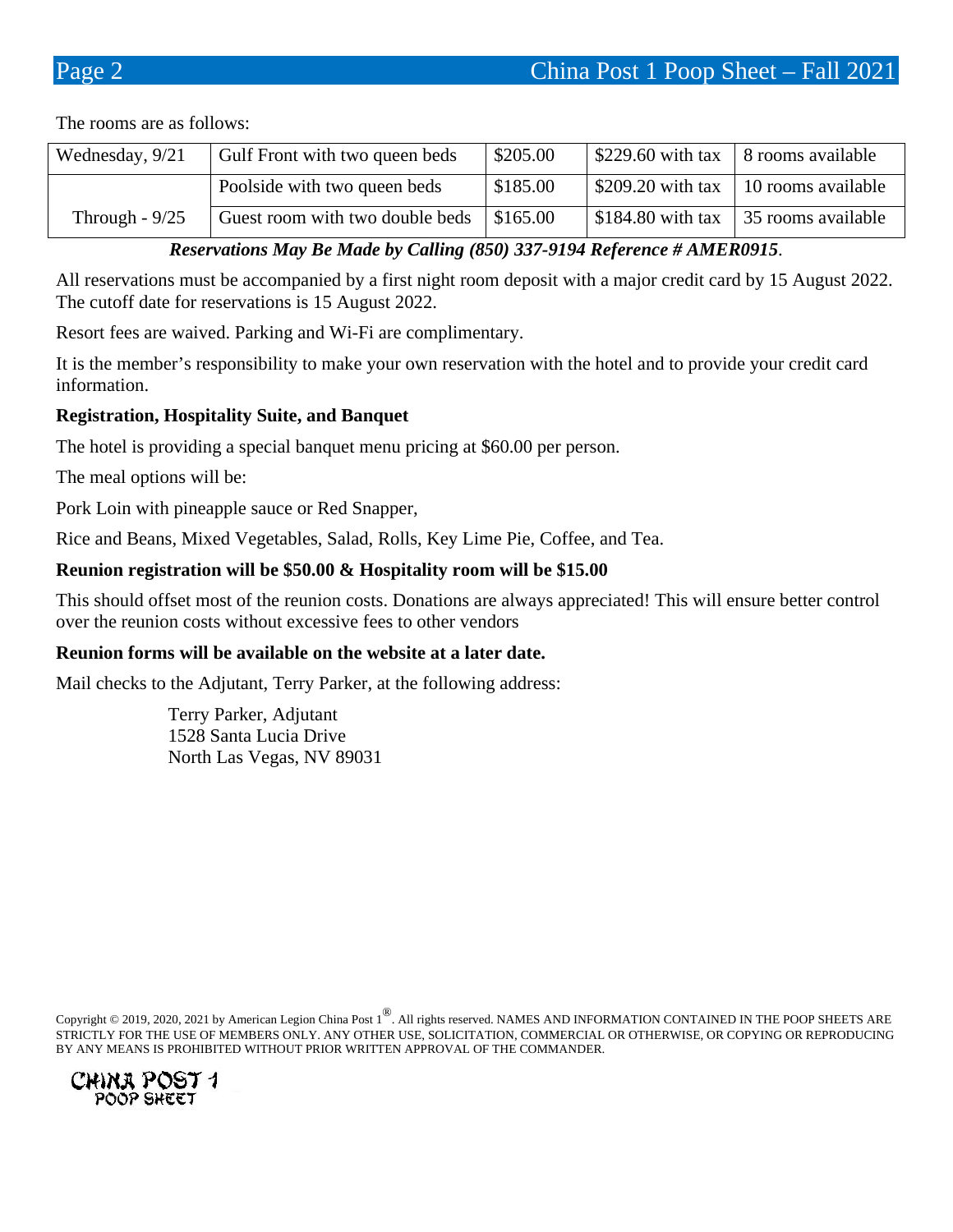## **Adjutant's Corner**

## *By Terry Lee Parker, Adjutant*

Well! Most of made it so far from this pandemic! I know some of us did not. I would really like to know of any members who did not survive the pandemic. If you know of any of these members, please let me know with the contact information listed below this memo.

All things considered, I think we did well to renew all the members that we did. We certainly could have done better, but let us look ahead and not behind. You or anyone you know can still renew their membership with the following: [https://mylegion.org/PersonifyEbusiness/Home.](https://mylegion.org/PersonifyEbusiness/Home) You can also send your \$50 to me, but this may delay your membership for several weeks. Our membership drive began July 1<sup>st</sup> and we have now processed over 862 members. That means we have nearly 600 members who have still not renewed.

Forms will be made available soon for our 2022 Reunion in Ft Walton Beach, FL. Please begin to plan now for the reunion, Jeff has negotiated a great deal for us.

On the positive side of membership, there is an effort to revise, renew, or organize a California Division of China Post 1. If you are inclined to participate, please contact Robert Protzman at: [protzman@comcast.net](mailto:protzman@comcast.net)

> NOTE: IF YOU HAVE CHANGED YOUR EMAIL OR ADDRESS PLEASE LET ME KNOW. IF I DON'T KNOW ABOUT THE CHANGE, YOU WILL MISS EMAILS OR LETTERS.

Finally, I know there are many of you who have not received your membership card. I know it is a hassle, but please notify me if you still do not have a new card. I am working on many of these, and I will continue to do so!

Terry Lee Parker 1528 Santa Lucia Dr. North Las Vegas, NV 89031 [tparker173rd@gmail.com](mailto:tparker173rd@gmail.com) [adjutant@chinapost1.org](mailto:adjutant@chinapost1.org) 928-642-4343

## **Family Support Network HOTLINE** 1-800-504-4098 **ON-LINE APPLICATION** www.legion.org/fsn

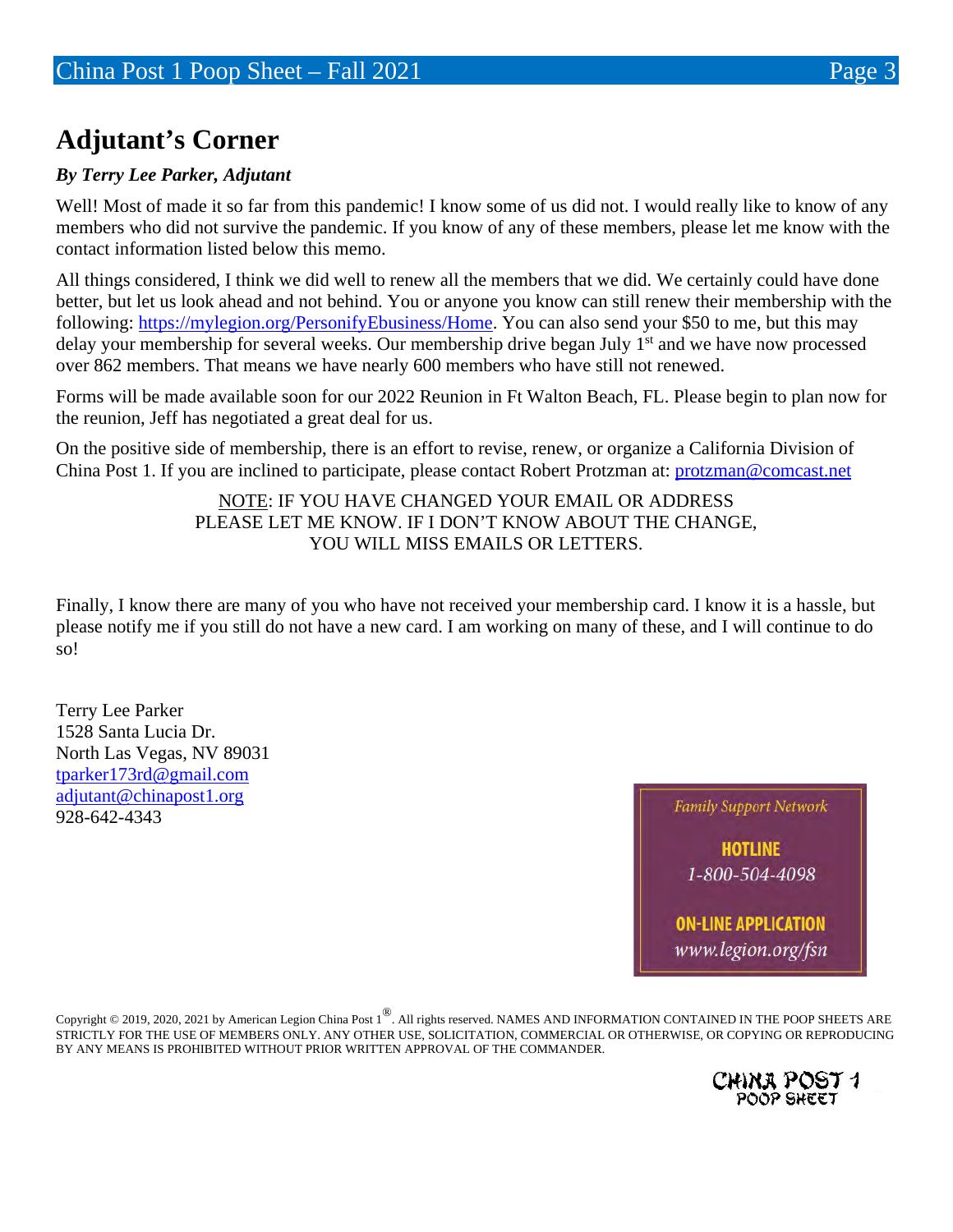## **China Post 1 Sons of The American Legion (SAL) Squadron**

*By Leroy Cockrell, Squadron Commander*



Greetings Comrades, my best to you and yours!

What a seasonal Fall it has been since our last communication, and not without plenty of news! Aside from pandemania and the assortment of mixed messages out of Washington, I think we're all anxious to just get back to the proverbial *normal…* although the definition of *normal* might have changed. Certainly, our responsibility to the veterans and their families has not changed, and I hope each of you have pondered those obligations that we all have agreed to with our membership in the Sons of the American Legion!

Our newest news for our troop is that Lewis "Socko" Reeder has been selected to be our Vice Commander of China Post 1's Sons of the American Legion Squadron. Socko is a Legion member of CP1 as well as being a seasoned rider in our Dragon Riders chapter of American Legion Riders. Many of you may already know Socko and if not, I hope in the not-too-distant future you have occasion to do so. Socko has been a member of our Legion squadron for many years, and last year he transferred his SAL membership from Wichita Kansas Post 256 to China Post 1. His wife Diane and his daughter Cassandra are also members of CP1's Auxiliary. His family is exemplary of what an American Legion family should look like!

As mentioned above, Linda and I went to the National AL Convention in Phoenix in August, but not without making the second half of the AL Legacy Run which preceded the Convention. As usual, it was a great ride that traversed some gorgeous country just west of where we live in Ruidoso, NM. As a bonus, the ride spent one of their nights here in Ruidoso, which gave us a chance to have a group of 14 China Post 1 friends out to the cabin. We ate well and were refreshed with a great evening on the deck before getting back to our beds for some zzzz's and the next day's ride, which took us to Show Low Arizona. See the pic below of the CP1 group.



Moving on now to the National Convention in Phoenix; although it seemed to be a smaller crowd than usual, the enthusiasm for the occasion was full force after having the previous year's meetings cancelled. Representation from China Post 1 and DOF was sparse, again with the COVID pandemic having its effect on

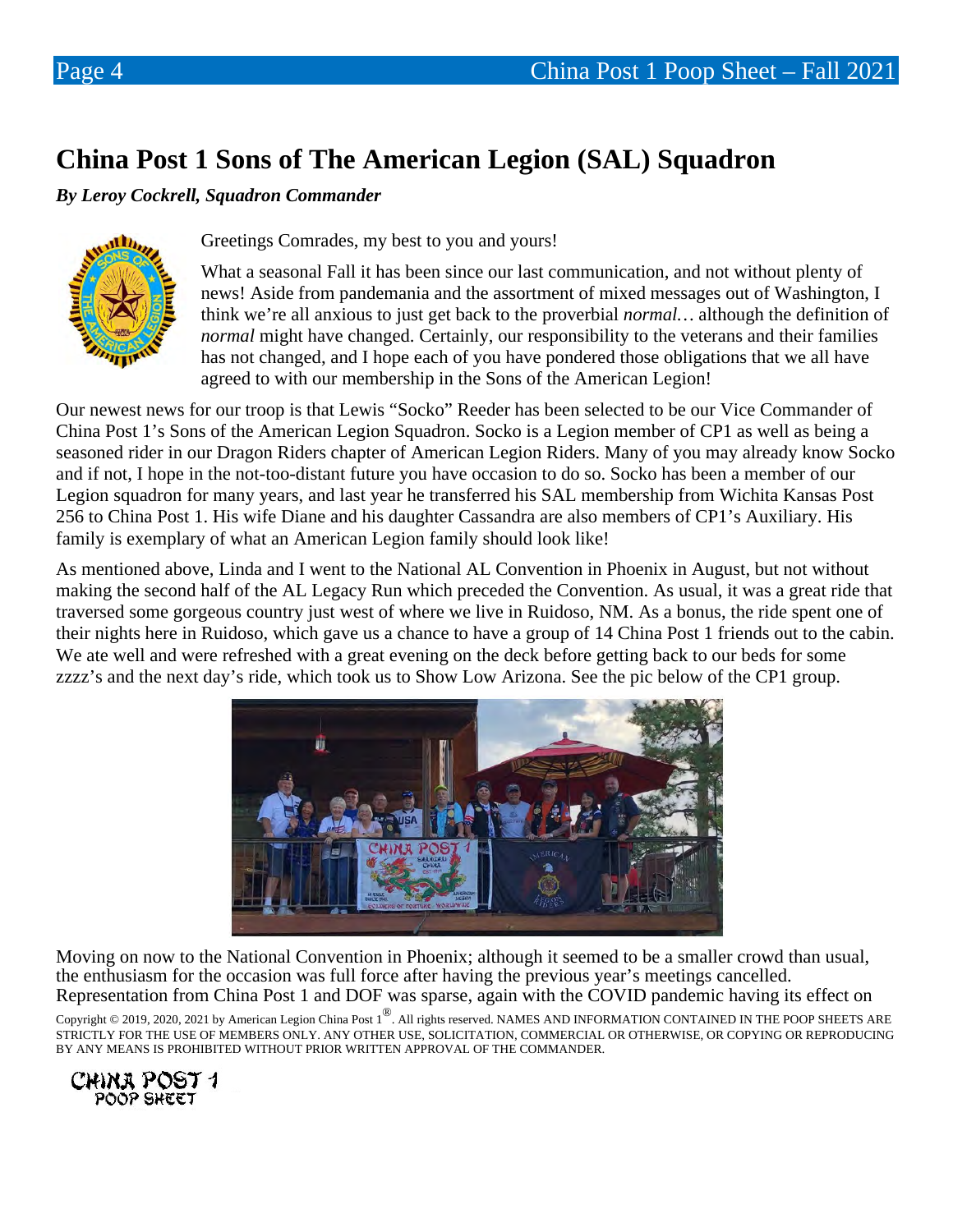them. One highlight of the SAL meetings was our presentation of the squadron's contributions to the *American Legion Child Welfare Foundation* and *The American Legion Veterans & Children's Funds* on the second day of the meetings. I was honored to able to make this presentation and can only thank you all for it.



As some of you SAL members may know, there have been some administrative changes within China Post 1. Earlier this summer the Executive Board removed the Post Commander and the Post Adjutant with cause. The EB is operating within the Constitution and By-Laws of China Post 1, a Post of the American Legion and member of the Department of France. The EB is an active participant with the Commander and his staff because of not having a quorum at the last reunion's General Meeting held in August of 2019 in Colorado Springs. The American Legion suggests at least a 10% representation of the Membership for a quorum to qualify votes. Our Constitution was modified in the distant past to require 100 members (around 7%) be present for a quorum and allow a membership vote on Post business matters. I understand that the last time that happened was in the 1980's, and took place in Bangkok! None the less, without a quorum at the General Meetings which are held yearly at the reunion, the Executive Board is tasked with operating the Post with the slate of officers. Aside from all this hype, China Post 1 is continuing to operate under the guidance of the new Commander (previously Deputy Commander) Jeff Carson. Hans Stockenberger has been made Deputy Commander, and Terry Parker is Adjutant. We are rightfully so, a very proud and historically significant Post of the American Legion! Our historical presence in the past 102 years is exceptional and made so because of our extraordinary leadership over the years and an uncompromising membership. This goes back to China Post 1 being commissioned in Shanghai China the same year as the American Legion was established! Absolutely nothing has changed in these regards, and we should all be busting our buttons proud of our beloved China Post 1 and ALL its membership!

For those of you that are wondering where your 2022 membership cards are, the transition to American Legion's National site has been rough! It began July1 with the new year (2022), and despite vast improvements being made, there are still anomalies that we are all dealing with. Those among you that have paid your dues please understand the situation, and if we get to mid-December without receiving our cards, I will send each of you a copy of your membership that shows the 2022 dues being paid. Stand by on that one!

Additionally, remember that any pictures or information about veteran related activities that you might have taken part in are welcomed for future Poop Sheet SAL articles. Just send me what you have, [\(salcmdr@chinapost1.org\)](mailto:salcmdr@chinapost1.org) and I will edit at your direction if needed. And, thanks to all our **SAL Members** for being members of this very worthwhile Veterans Organization Family! **TAPS:** None reported during the Summer Quarter.

Copyright © 2019, 2020, 2021 by American Legion China Post 1®. All rights reserved. NAMES AND INFORMATION CONTAINED IN THE POOP SHEETS ARE STRICTLY FOR THE USE OF MEMBERS ONLY. ANY OTHER USE, SOLICITATION, COMMERCIAL OR OTHERWISE, OR COPYING OR REPRODUCING BY ANY MEANS IS PROHIBITED WITHOUT PRIOR WRITTEN APPROVAL OF THE COMMANDER.



CHINA POST 1 POOP SHEET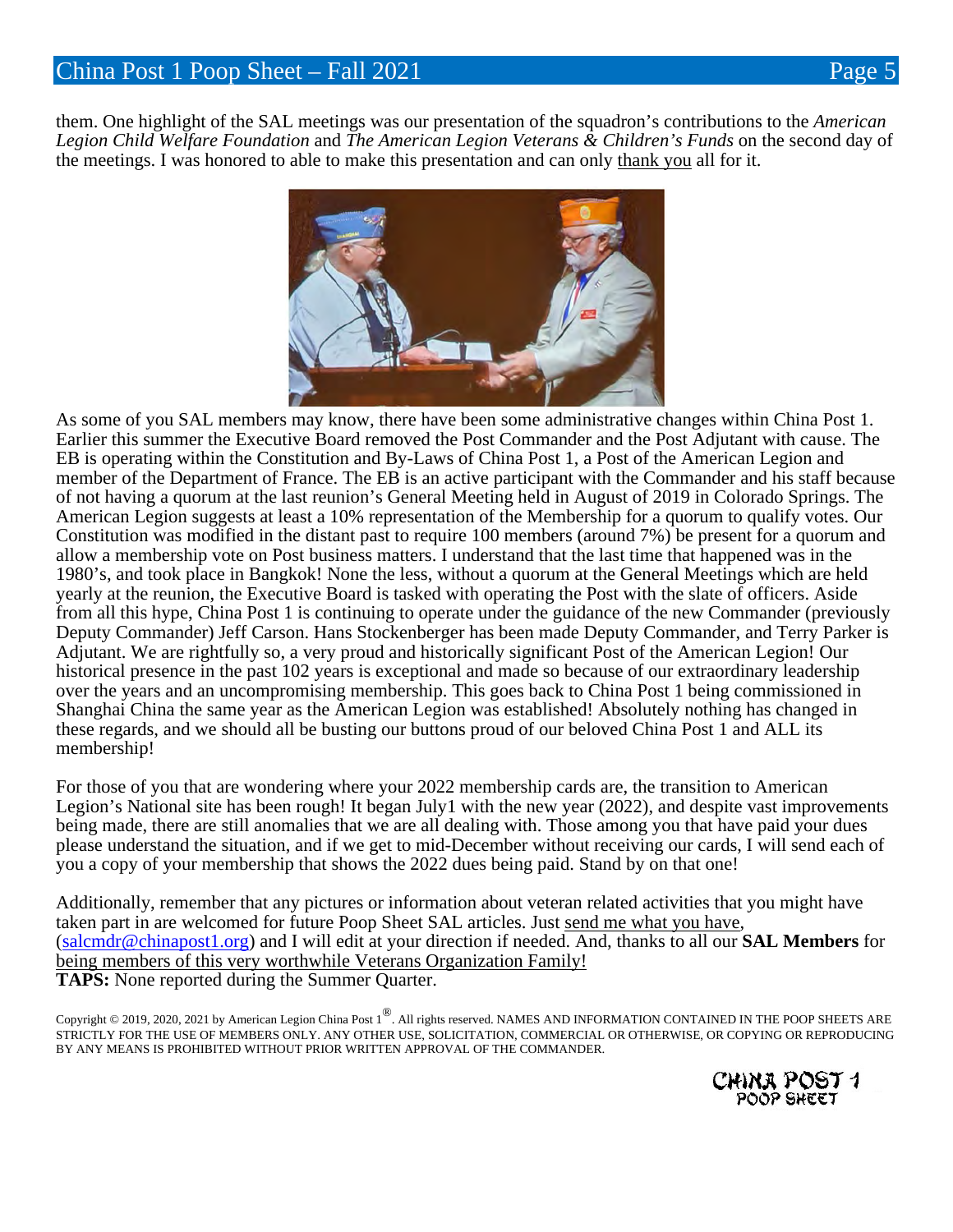## **China Post 1 Auxiliary**

*By Linda Cockrell, Auxiliary President*



As you know, I have been working to get CP1 Auxiliary representation, in the form of voting delegates, at the National Convention. We are being disenfranchised despite paying our dues and fulfilling all requirements for membership.

I went to the National Convention in August and, again, was not able to attend as a voting delegate, so I went as a guest. I have corresponded and met with Kelly Circle, who is the

National Executive Director, about CP1 Auxiliary's dilemma. After consulting with the National C&B Chair and other headquarters' staff, Kelly has sent me their assessment of the circumstances.

The facts are:

- China ALA Unit 1 is not part of an established ALA department.
- Legion Post China 1 is part of the Department of France (an ALA unit is assigned to the same department as its aligned Legion Post – Bylaws, Article 1, Section 7).
- The ALA does not have a chartered Department of France.

Kelly invited us to reach out to the C&B Chairman, and/or our National Staff Governance Specialist to discuss options, and to decide which is best for our circumstances. I am preparing to do that during the next few weeks. I will be meeting with our Board of Directors to come up with a plan.

## **CP1 AUXILIARY LEGACY RUN PARTICIPANTS HAVE DINNER AT THE COCKRELLS'**

Before the National Convention in August, Leroy and I had the opportunity to join the Legacy Run. It started in Rogers AK and ended in Phoenix AZ, where the National Convention was held.

The third night of the run was spent in our beautiful Ruidoso NM. Leroy and I invited our China Post 1 brothers and sisters to have dinner at our home. It turned out to be a nice evening to sit out on the deck, eat, drink, and take in the view!

We enjoyed getting to know everyone better, plus we made some new friends. I made a big pot of Bear Bait Stew, which has a story behind its name, and we ended dinner with Popsicles & ice cream sandwiches, which delighted the Clark brothers! We had three CP1 Auxiliary ladies in attendance.

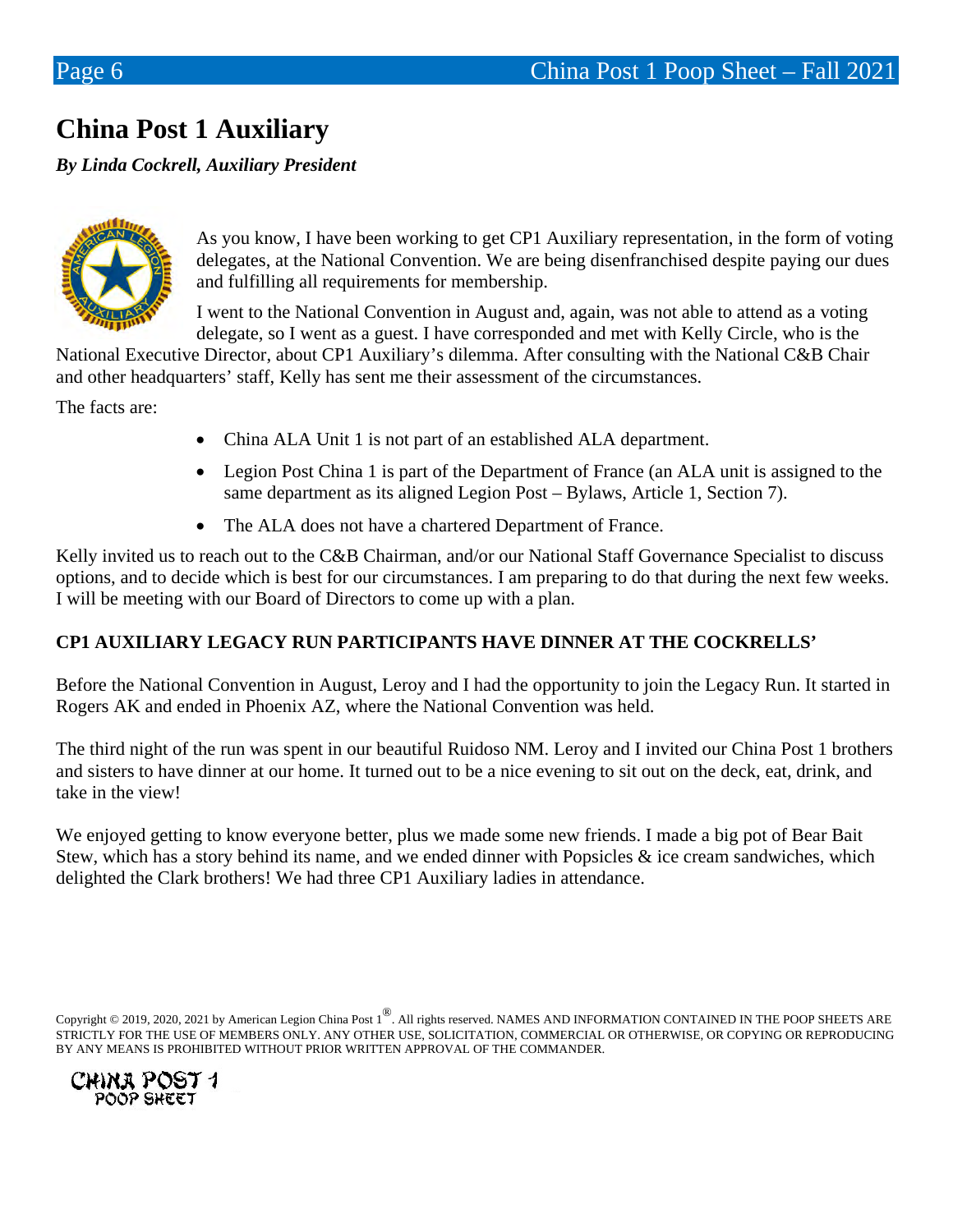

AL CP1 Auxiliary Members and Friends: Sauna Obermiller, Anita Mennel, Linda Cockrell (President), Clara Pon (Member), & Diana Reeder (Member)

Once again, I want to encourage everyone who has not paid the 2021 and/or 2022 dues of \$25 to do so. It would be nice to have everyone paid as we start the new year!

I wish everyone a very "Happy Thanksgiving!" Be safe and stay well! Remember we have a lot to be thankful for because of all who have served, and those who are serving now. Let us especially remember those who will not be home for the holidays, their families and loved ones. Let us thank God for everyone fighting to keep our country free.

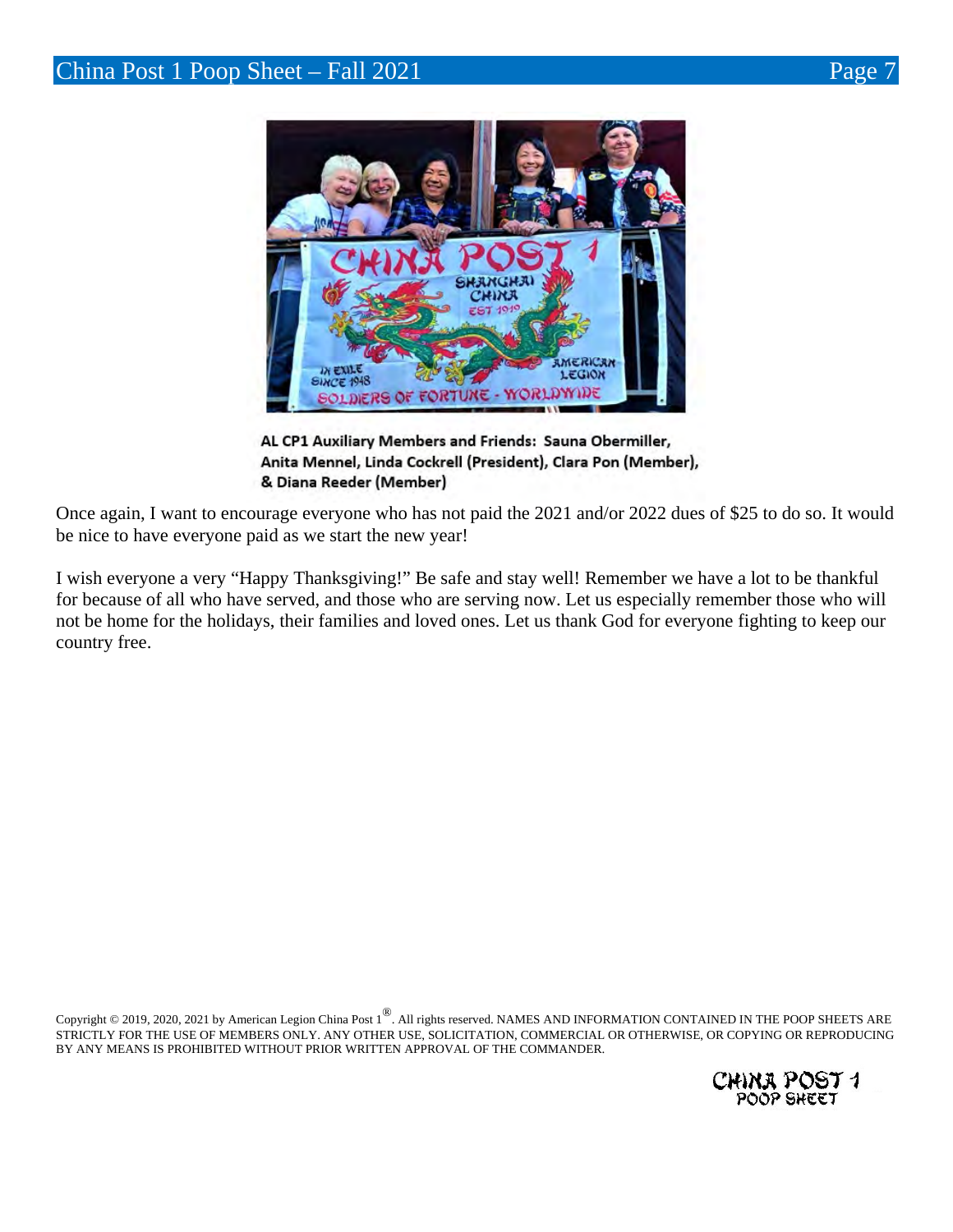## **40 & 8 Voiture 1496**

### *By Ron Butts, Chef de Gare, Grande du France*



Bonjour from the Grande du France!!!!!

Before we get into the nitty-gritty, we all want to wish all of you, regardless of whether you belong to CP1, the 40&8, the SAL, or the Auxiliary, a very Happy Holiday season, regardless of which varietal you celebrate, and a Happy New Year of the Gregorian variety!

On to the business site: for years Voiture 1496 has paid for the memberships of folks that have not paid themselves for whatever reasons, or had already passed away, just to look good on the ledger of the national organization. However, we have not had real promenades in two years and have not been able to hold fundraisers in the form of sales and/or raffles. Neither have we been able to do much recruiting among new CP1 members.

Looking at numbers, we have talked to among ourselves, and to other members who have been around for the longest time, and have come to the conclusion that it is no longer a viable option to continue to do that, and pay for people who have not paid **for years**!!!! It takes too much money away from the Nursing Scholarship that is THE CORE PROGRAM of the 40&8. So, we decided to take it in the shorts this year and clear out the roster: We continued to pay for those members who have paid last year but will not carry members who obviously no longer want to belong. If you forgot to pay this year or last year, for that matter, and still want to help us to keep the Nursing Scholarship funded, please send your dues, \$30, to Jerry Miller, PO Box 13191, Casa Grande, AZ 85130. We will not charge interest!!!!!

This is also a good time to again thank Bill Woodier for the work he has done for the Nursing Scholarship, and Rob Hendershot for picking the program up. We also want to thank Larry Ratts for donating \$2,000 (2x\$1,000) for this year's applicants over and above our allocated scholarship funds.

> *"Shadow" (Ron Butts) Gary Howe Janie Miller* Chef de Gare Chef de Gare Cheminot Grande du France Voiture, 1496 Grande du France

-------------------------------------------------------------------------------------------------------------------------

### **Operation Comfort Warriors**

The Legion contacts officials at military hospitals, warrior transition units and surrounding communities, and obtains lists to determine which items are most needed by wounded, injured or ill servicemembers. Once a need is identified, the items are ordered by the Legion and delivered in an expeditious manner. It is as simple as that. No red tape. Check out **www.legion.org/ocw** for the latest news and information about the program.



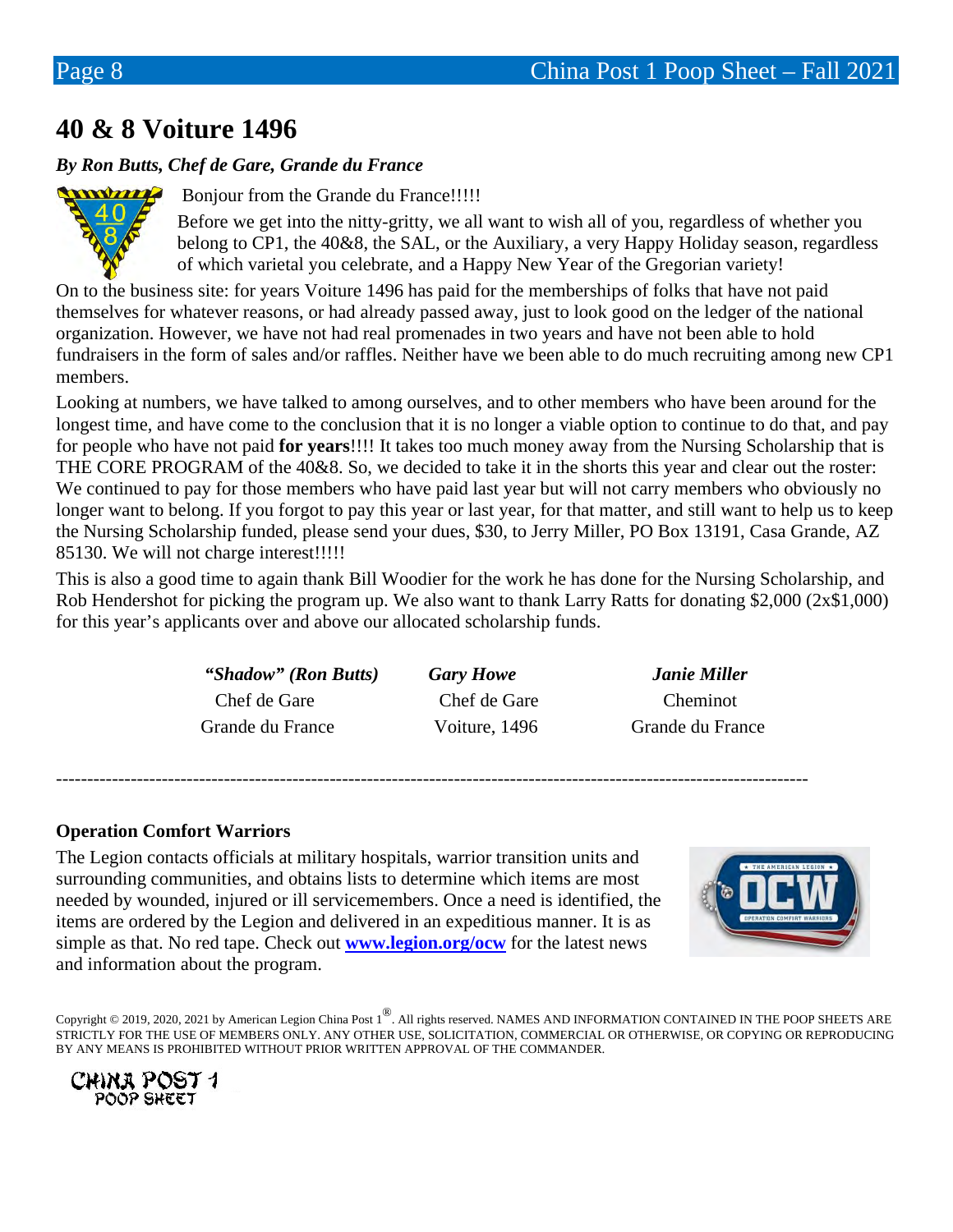## **Quarterly Feature**

## **Inside Old Shanghai's American Club**

Even with decades of unwashed grime and a chipped façade, the Georgian edifice on Fuzhou Road always maintained its grace, unbowed even by the unsavory photographs of crime busts displayed on its stately brick walls in the days when it served as a court. So, it is especially nice to see the onetime American Club getting a thorough and seemingly sympathetic renovation before its next act – this time as the Shanghai Financial Court, according to the construction workers who are getting it ready.

The building has been closed up tight for years, ever since the court moved out (save that brief, glorious moment in 2008 when the Hungarian Consulate held the Year of Hudec exhibition in the ghostly, unrenovated space), so it was a real treat to take advantage of the construction chaos and wander through the building, all the way up to the former roof garden.





The fireplace of the American Club's old billiards room

The seed of Shanghai's American Club was a bridge club – "the Slam Club" – started in 1916. The club grew quickly, and was incorporated in 1917 (in Delaware), and by 1921 had outgrown its premises on Nanjing Road. The new Fuzhou Road site for the club was purchased in 1922,, and by the time construction started, membership had reportedly reached 1,000, 90 percent of whom were American, although the Club was open to all foreign nationalities. The building was to be a showcase for American materials, as far as was possible, and the American architectural firm of R.A. Curry was hired to design the building. It was Curry's associate who did most of the work on this building, a promising young Hungarian architect named Laszlo Hudec.

Men – and it was all men, until 1937 – mounted the Italian marble double staircase to the main floor, or descended to the basement. In the basement, Russian masseurs pounded out kinks in the Turkish baths, Russian tonsorial artists snipped in the barbershop, and there was a bowling alley and pin pool, too.

The main floor contained a capacious bar, adjacent to the billiards room, the latter in oak paneling, with beamed ceilings.

The first floor contained the card room, lounge, library – all in oak – and a mah-jongg room "designed in the correct Chinese style by an expert Chinese designer brought from Peking," reported the China Weekly Review. The second, third, and fourth floors – accessed by the then-stateof-the-art Otis lifts - were the Club residences, for members or their guests. Seventeen bedrooms on each floor, each with private bathroom



Copyright © 2019, 2020, 2021 by American Legion China Post 1®. All rights reserved. NAMES AND INFORMATION CONTAINED IN THE POOP SHEETS ARE STRICTLY FOR THE USE OF MEMBERS ONLY. ANY OTHER USE, SOLICITATION, COMMERCIAL OR OTHERWISE, OR COPYING OR REPRODUCING BY ANY MEANS IS PROHIBITED WITHOUT PRIOR WRITTEN APPROVAL OF THE COMMANDER.

> CHINA POST 1 POOP SHEET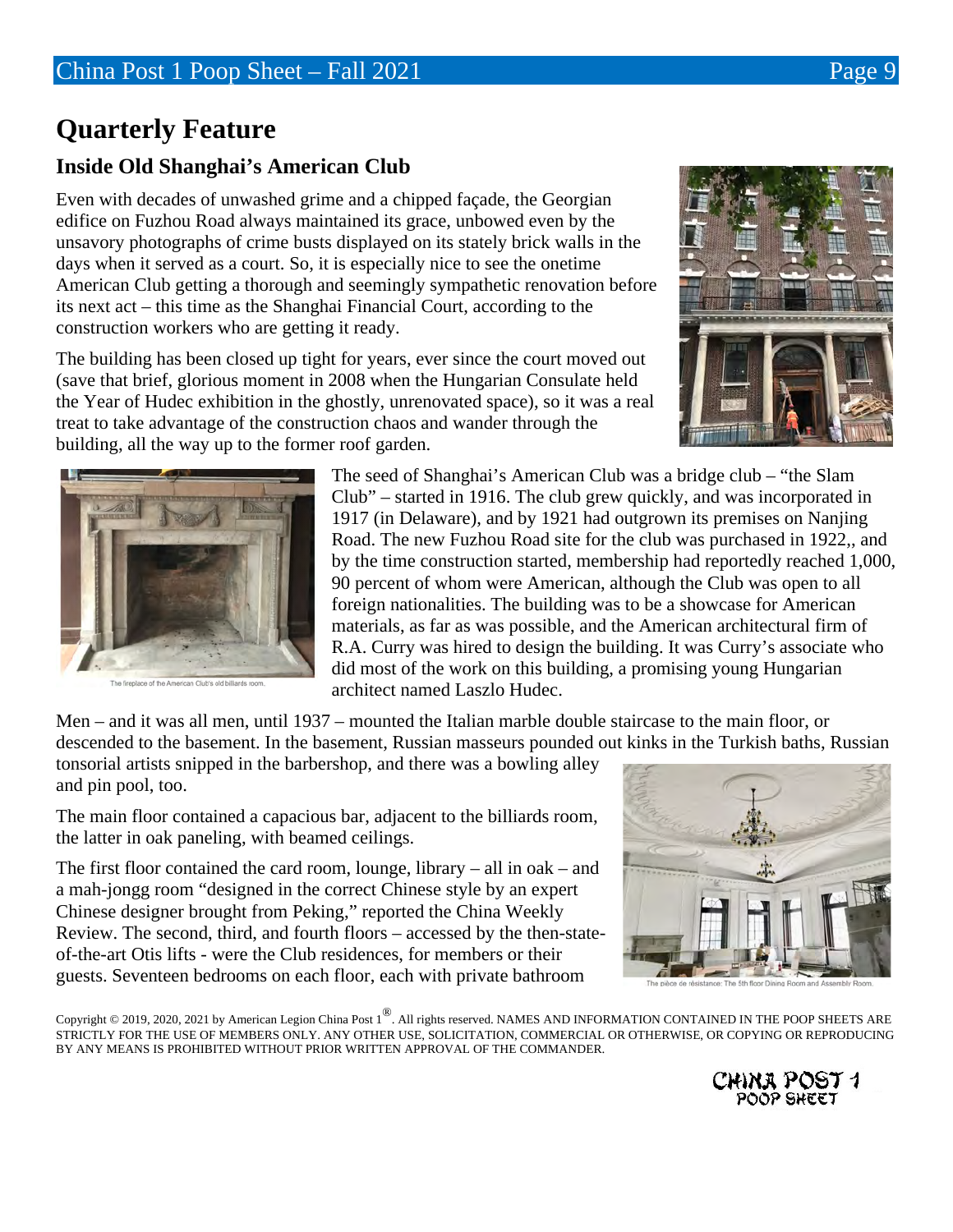and built-in closets. "All the elements of home comforts with those of Shanghai social life," gushed the North China Herald. On our wander through, these were the least interesting floors – just a stretch of hallway with rooms on either side. But then came the pièce de resistance.

The fifth floor Dining Room and Assembly Room is, quite possibly, the loveliest room in all Shanghai. Just imagine when it was all done up: American Maplewood floors, polished to a high sheen, grand chandeliers dripping with crystals, rich velour curtains in wine red and bronze, and a large oil painting of George Washington.

The American Club was resolutely all-male (as, indeed, were most clubs in Shanghai), deigning to allow ladies just once a year, on George Washington's birthday. Nevertheless, they had some foresight, for the Dining Room did have a ladies' room, decorated in grey tones with French plate mirrors. That proved quite useful in 1937, when the Club inaugurated a Ladies' Section. The Assembly Room was converted into a Ladies' Lounge, with tables for mahjong and bridge, and the ladies had their own reception area on the ground floor. Although initially open only to member's wives, there was discussion about opening it further, as there had been keen interest from businesswomen.



"The entrance hall is to be of colonial effect, with marble pilasters." (China Weekly Review, Nov. 10 1923) The double staircase is covered with construction cloth.

The sixth floor bears the low ceilings and narrow stairs of the staff quarters, and indeed, this is where the kitchen and servants' quarters were located, for proximity to the Dining Room. It is worth heading up there, though, because that route also takes you up to the roof.

The rooftop garden is long gone, and that is a very different view – but you can still see the sprawling Municipal Council building across the street, the back of the fire station, the spires of Trinity Cathedral, and Elliott Hazzard's Shanghai Power building. Perhaps the new residents will revive the garden, who knows?

When the American Club opened, the North China Herald wrote, "With the opening of the club, the American community has made it clear that it intends to remain in Shanghai … When Americans in the homeland settled on the frontier, they first erected a school building, then a church, but when they built a clubhouse, it was certain that they intended to remain where they were." Shanghai's Americans remained where they were for another quarter century, but the vicissitudes of history meant that clubhouse or no clubhouse, they could not remain. But for all these years, their clubhouse has stubbornly remained where it was, its long-ago story still in the bricks, plaster, oak, and ironwork put up almost a century ago.

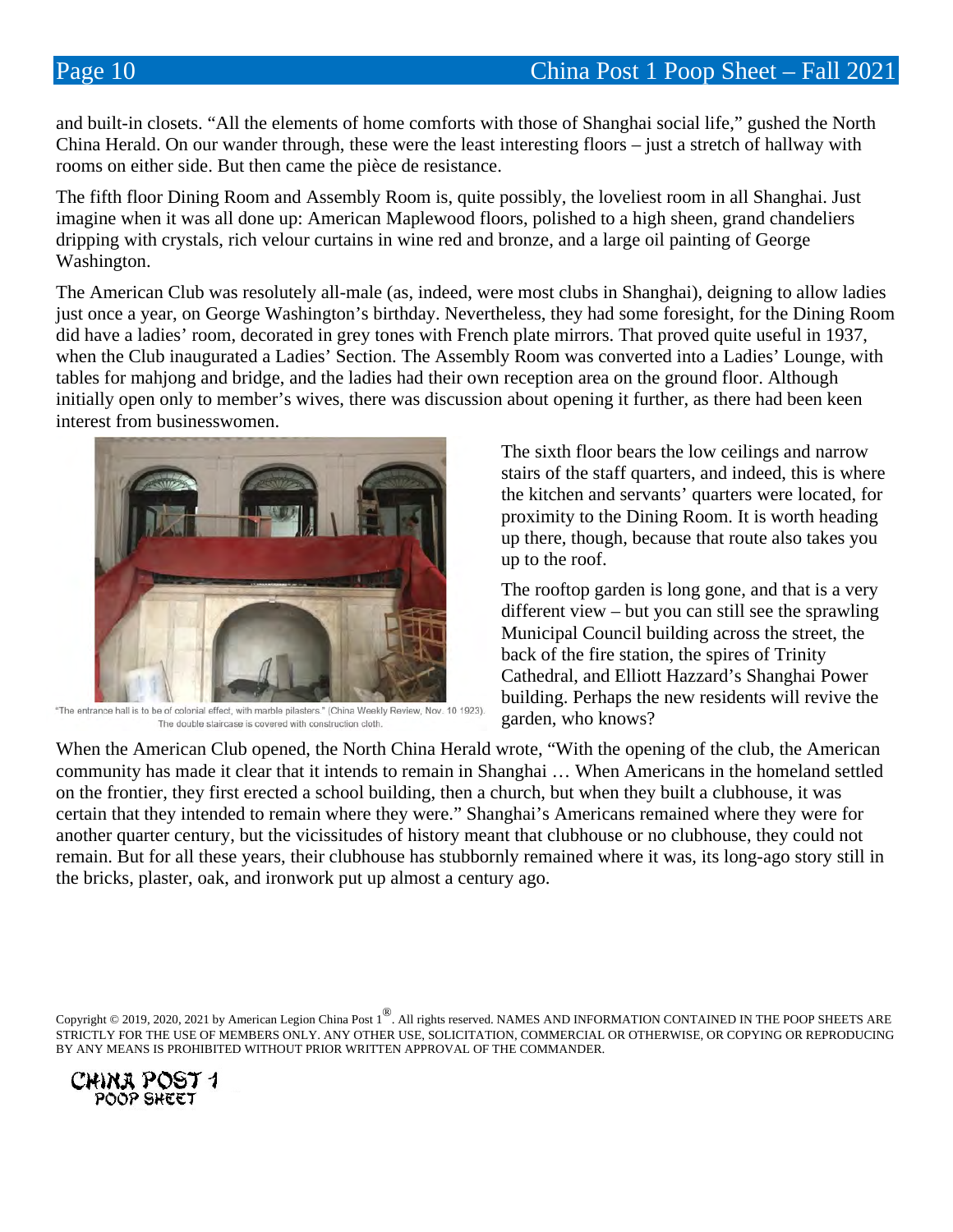### **Sources:**

"Shanghai Americans to Have Million Dollar Club Home," The China Weekly Review, November 10, 1923, accessed July 28, 2018.

"American Club's New Building: Formal Opening: Comfort and Luxury in Every Way," The North China Herald, April 4, 1925, accessed July 28, 2018.

"American Club Popular on Opening Day with Women; More Enquiries are Received," The China Press, July 2, 1937, accessed July 25, 2018. (Source: [www.Historic-Shanghai.com](http://www.historic-shanghai.com/) )

## **Fallen Comrades**

### **John N. "Jack" Tobin**

It was reported that Jack passed away in November. Per his wife, Betsy, Jack wanted a celebration of life instead of a funeral. The celebration of life for Jack will be in January 2022 in the Fort Bragg area. More details to follow. Jack was a past national commander of the Special Forces Association and a member of China Post.

### **Chuck Rumsey**

It was reported by Chuck's wife, Maryann, that Chuck passed away on 14 July 2021 in Pensacola, FL. Chuck was a F-4 WSO in Vietnam and retired from the Air National Guard.

### **John R. Greenway**

It was reported that John R. Greenway passed away on 4 October 2020 in Bainbridge Island, WA. John considered himself a warrior dedicated to the survival of the United States of America. He represented American in WW II and Korea. In 1965 he joined Air America and spent 10 years in Vietnam, Laos, Cambodia, and the Sudan. For this he received no recognition and little recompense. He did not expect there to be. John was the friend of many, and is survived by family, friends, his fellow Air America and China Post 1 warriors, and his beloved dog Zepplin. Although he did not believe himself to be extraordinary, John was a legend for many.

We have been made aware that the following members have passed:

| <b>Marvin Leroy Bauer - June 14, 2019</b>      | David L. Goodman - July 2, 2019        |
|------------------------------------------------|----------------------------------------|
| Joseph Louis Chizmadia - January 24, 2021      | Joseph Michael Hrezo - August 2, 2019  |
| <b>Edward D. Connor - November 12, 2019</b>    | Richard E. Lamp – February 8, 2013     |
| Raymond H. Dawson - October 30, 2017           | Martin Ray Maez Sr. - October 21, 2020 |
| Alfonso Wilhelm De Jesus Jr. - January 9, 2021 | Jan Schuyler Roush - July 9, 2019      |
| William A. Dettori - January 2, 2006           | Stephen L. Sack - September 10, 2018   |
| John B. Freely - April 20, 2017                | James Lee Zachary - January 18, 2014   |



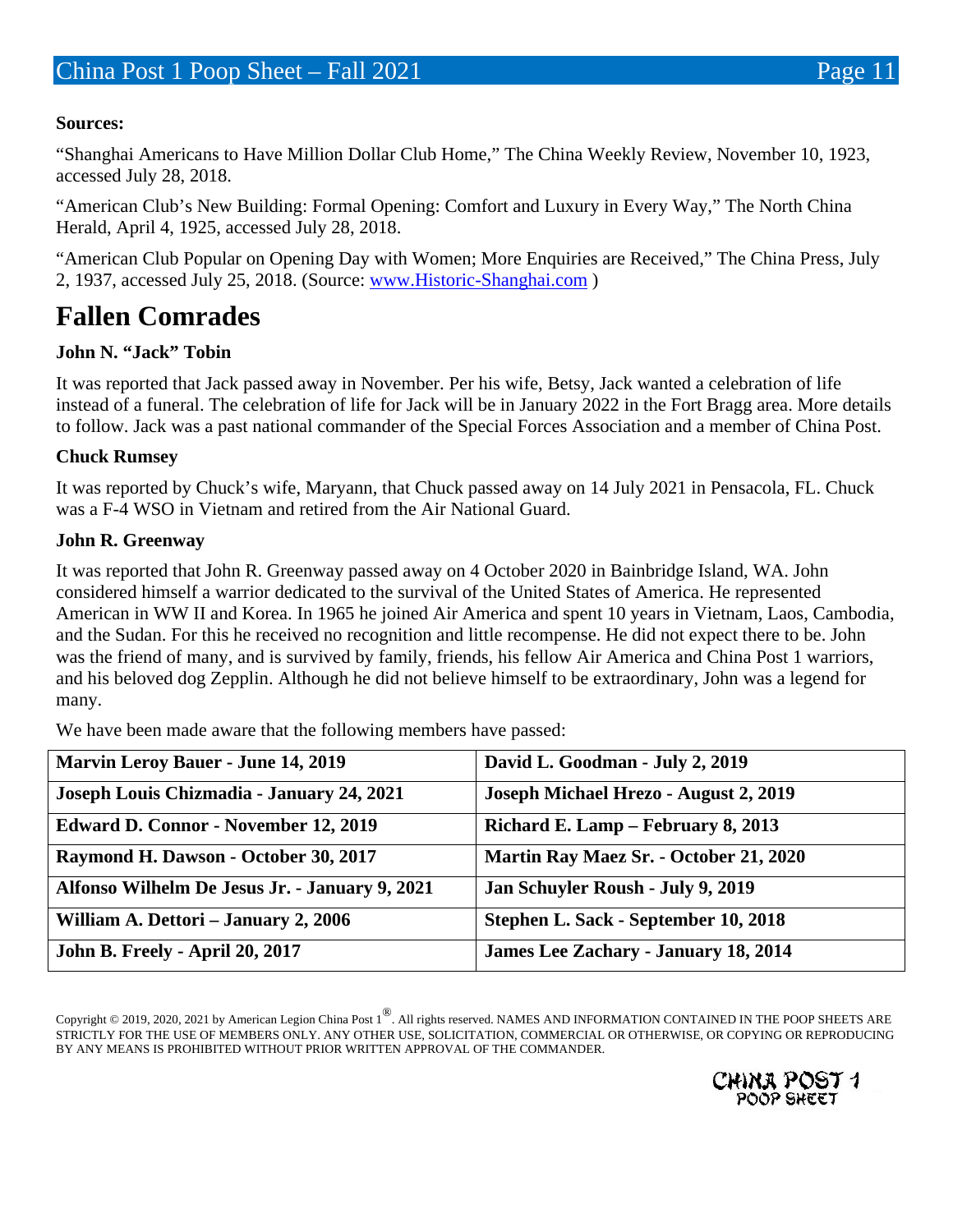## **News from Our Members**

## **CP1 Meeting - Bill Cowell and Jim Lint**

On 21 Nov 2021, a long phone call transpired with the member who signed my (Jim Lint's) Blue Card back in 1990. Bill Cowell is a retired Army Intelligence SGTMAJ, now working at the *National Archives and Records Administration* (NARA) on the Pueblo Project. Bill works the issues before public disclosure, a review that many of us have had to do for pre-publication. His last project involved the Nixon Tapes for many years of classification reviews. He is doing well, and visits many of our old units at Fort Meade. He did give a great review of some visits to the new Army Museum at Fort Belvoir, VA.

A CP1 meeting happens when two members meet. Bill and I have worked multiple times in multiple countries.

## **George White**

George reports that he recently attended a luncheon initiated by Access to Justice wherein Patrick Brady, MOH, talked about the establishment of the MOH museum in Arlington, Texas. George received an award for volunteering over 50 hours of service Texas Lawyers for Texas Veterans (TLTV).

## **Jim Grimshaw**

Jim has been selected for induction into the Georgia Military Veterans' Hall of Fame Class of 2021.

There are three categories for selection: VALOR, ACHIEVEMENT, SERVICE. Jim's selections reads:

GRIMSHAW, James McLennon: VALOR; USA; Major; Vietnam; Townsend" (Georgia).

The GMVHOF Induction Ceremony and Banquet took place on Saturday, November 6, 2021, at Saint Luke Ministry Center (301 11th St.), Columbus, Georgia.

Also, Jim will be attending the Casper Aviation Platoon Reunion 2022, as a guest speaker. The reunion will take place during 28-31 March 2022 at the Tropicana Hotel, Las Vegas.

## **Hans Stockenberger**

Our Deputy Commander Hans Stockenberger was elected President of FODPAL (Foreign and Outlying Department and Posts of The American Legion) during the annual FODPAL breakfast at the National Convention of The American Legion, held in Phoenix in August of this year, and he was subsequently installed at the FODPAL meeting held during the American Legion Fall Conference in Indianapolis 4-7 October 2021.

FODPAL includes more than 15,000 members in 250 posts of The American Legion, located in six departments located outside the borders of the continental United States. Those departments include Alaska, Hawaii, France, Mexico, the Philippines, and Puerto Rico, as well China Post 1 operating in Exile. FODPAL was organized in the early 1950s.

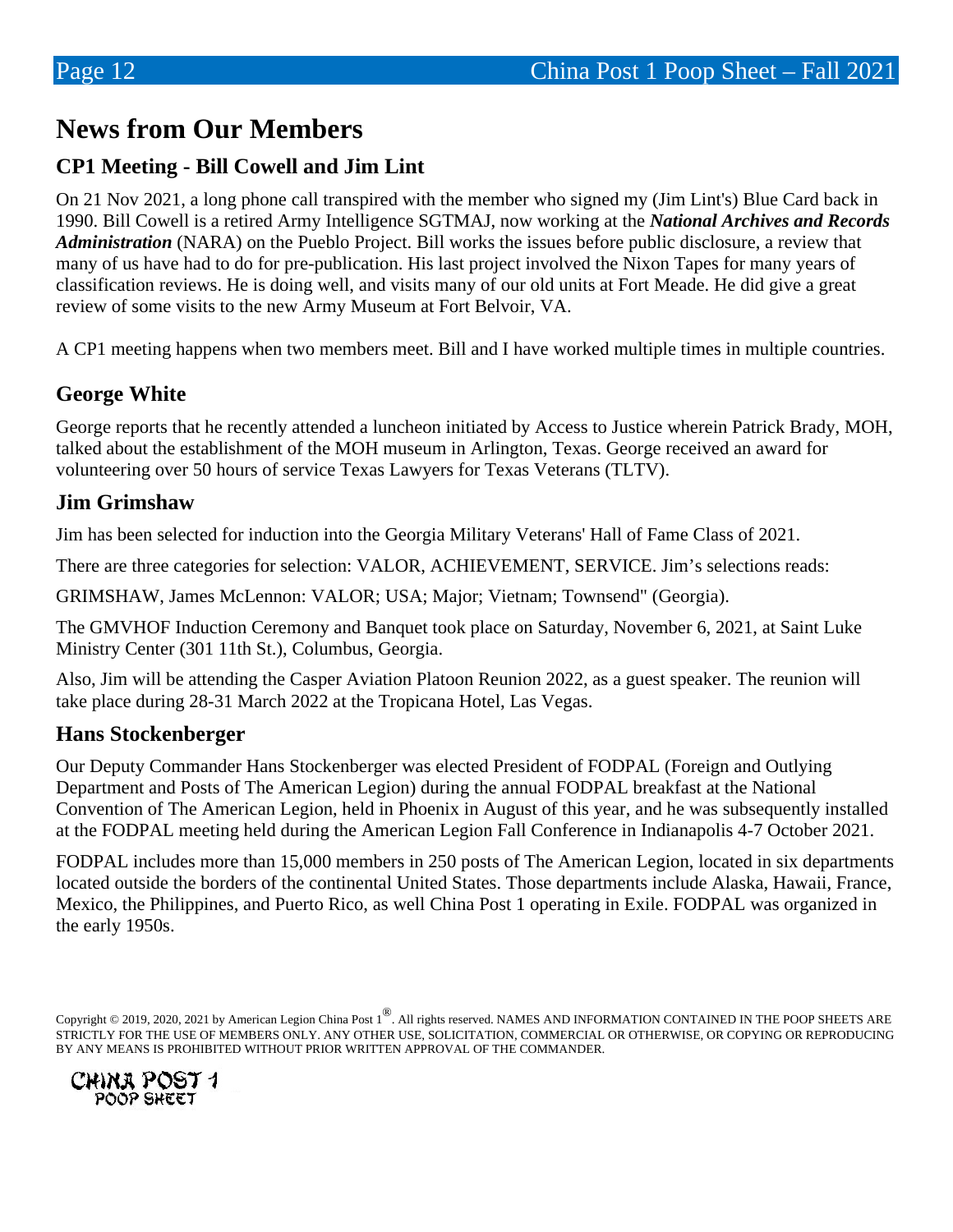## China Post 1 Poop Sheet – Fall 2021 Page 13 Page 13 Page 13 Page 13 Page 13 Page 13 Page 13 Page 13 Page 13 Page 13 Page 13 Page 13 Page 13 Page 13 Page 13 Page 13 Page 13 Page 13 Page 13 Page 13 Page 13 Page 13 Page 13 Pa

There are no records in The American Legion National Library before 1962. The first recorded FODPAL commander was Ralph Westerfield of Puerto Rico, who held the position from 1962-1971. Since then, FODPAL elections have been held at the Annual FODPAL Breakfast during the National Convention, and the term of office is one year. We have no records from 1978-1980 and 1982-1983. FODPAL commanders have hailed from Puerto Rico, the Philippines, Mexico, Canada, France, Italy, the Panama Canal Zone, China Post 1, Hawaii and Alaska. At the 2010 National Convention in Milwaukee, Jimmie Foster from the Department of Alaska was elected national commander, the first from a FODPAL department.

The purpose of FODPAL is to promote the 4 Pillars of The American Legion; advocate a closer spirit of cooperation among the FODPAL membership and the national organization of The American Legion, departments, and posts, and to improve and maintain open communications, to keep FODPAL members better informed about national and international policy changes germane to the overall service mission of The American Legion.



## **Marshall Brown**

Marshall reports that he recently published his second book on Amazon titled: *The Secret of a Better Memory: History, Mystery, Mastery; A short book on a longer memory.* Background on the book: The history of memory methods from pre-history down to current practices. Takes the mystery out of the memory masters who remember the names of an entire audience, or the order of a stack of cards, seemingly at a glance. Delves into some of the more recent advances in understanding and improving our native memory. If you were looking for a book written by a memory contest winner, this is not it. This is a book written by someone like you, who struggles with the same memory problems that most people do, and wanted to learn more about the process and what might be done to offset it.

## **Ronald Richards**

On 31 October 2021, Ronald Richards was sworn in as a Colorado Ranger. Established in 1861, the Colorado Rangers served as Colorado's first statewide law enforcement agency until the 1920s. More recently in 2017, the Colorado Rangers Law Enforcement Shared Reserve (CLER) was formed as a statewide government and POST Certified Law Enforcement Agency, supporting numerous Law Enforcement agencies and governments throughout Colorado as their police reserves.

Richards, a retired Army LTC, was the oldest cadet at the age of 67 in the recently graduated Police Academy. According to Richards, it was like Army Basic Combat Training all over again; but with a twist, as we were taught not to be marksmen, but rather "gun fighters."

One of the challenging aspects of law enforcement today, is that most police departments have experienced a substantial reduction of their manpower due to the political climate, and the way the public has castigated the police for the perceived abuse of force committed by a few officers around the country. Many departments lack the resources to provide adequate police coverage for their communities; so, Richards made the decision to help where needed.

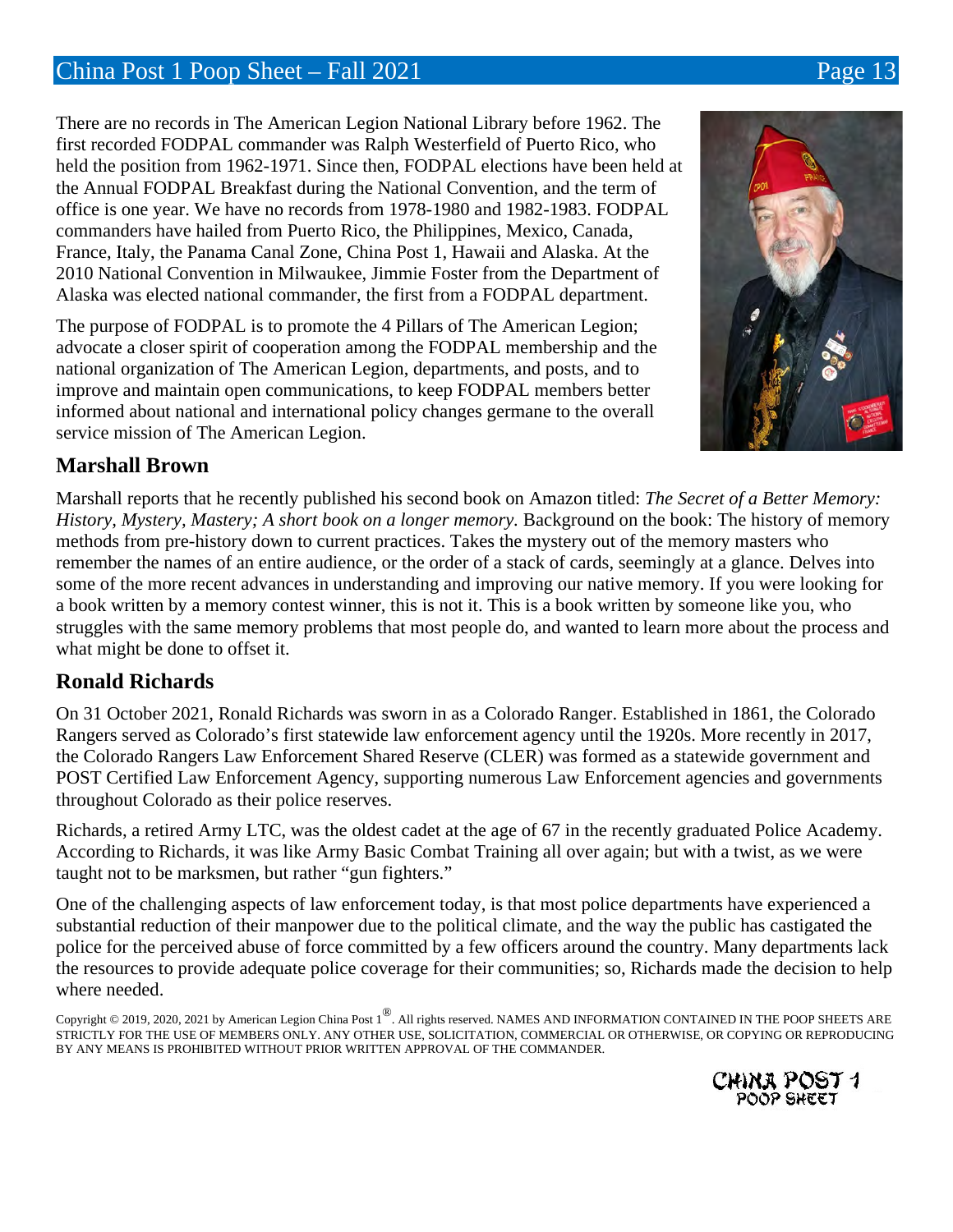

Richards, who enlisted in 1973 and was later commissioned a 2LT in 1979, spent some 33 years of combined active and reserve duty in military counterintelligence, and other assignments. He retired from the Army in 2006 and then went to work for MPRI, Inc., as an SME contractor in Afghanistan, teaching Afghan military, police, and intelligence officers their trade.

He then went to work as a Federal Investigator for the U.S. Department of Labor for seven years in Houston, Texas.

Richards now enjoys retired life in Colorado; and spends his time motorcycling, flying ultralight aircraft, occasional school substituting, and of course, his latest passion in volunteer law enforcement as a Colorado Ranger.



## **Poop Sheet Contributions Wanted**

We welcome contributions to the Poop Sheet from all our members, including links and photos that relate directly to our Post, its members, and their activities and accomplishments. However, please DO NOT send anything classified or sensitive, including topics of a political, sexual, or religious nature. Your contributions to the Poop Sheet should be sent to poopsheet@chinapost1.org with the Subject: Poop Sheet Article. **Please send all other notices, requests for information or support, and any other messages to the appropriate individual in the directory that follows.**

## **Poop Sheet Editorial Team**

Editor Deputy Editor Gary Howe Toni Carpenter